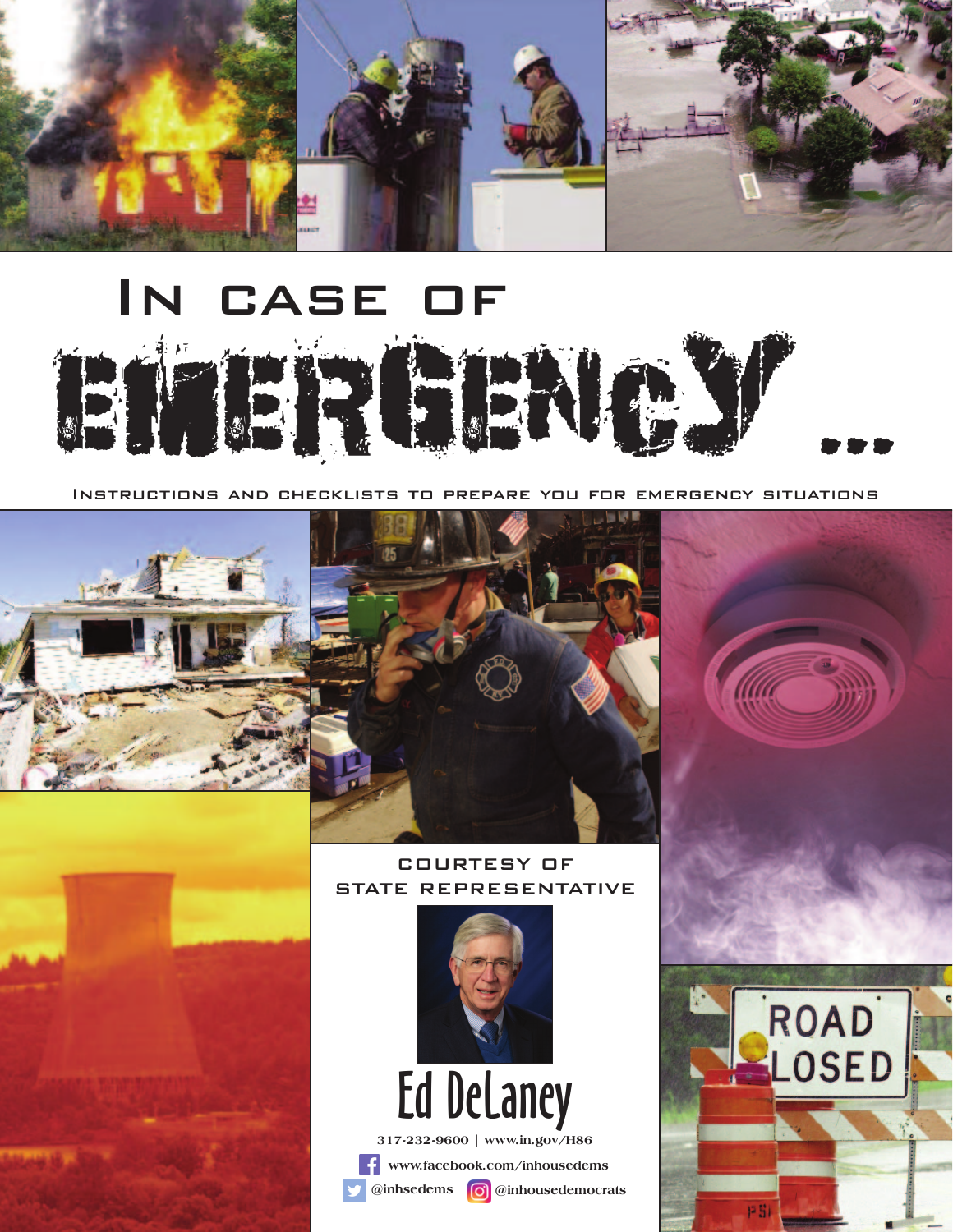## In case of emergency ... Table of Contents

#### BASIC PREPAREDNESS

- Design a Family Plan
- Complete this Checklist
- Assemble Emergency Supplies
- Caring for your Animals

#### SEVERE WEATHER SAFETY

- Thunderstorms
- Lightning
- Tornadoes
- Floods
- Winter Storms
- Winter Vehicle Safety
- Extreme Heat

#### OTHER EMERGENCIES

- Fire
- Terrorism
- Pandemic Influenza



**Written and compiled by the Indiana House of Representatives Democratic Publications Staff**

**For additional copies, contact 1-800-382-9842.**

Information and photography for this booklet taken from the Centers for Disease Control and Prevention (www.cdc.gov), and "Family Disaster Plan," a resource developed by the Federal Emergency Management Agency (www.fema.gov) and the American Red Cross (www.redcross.org).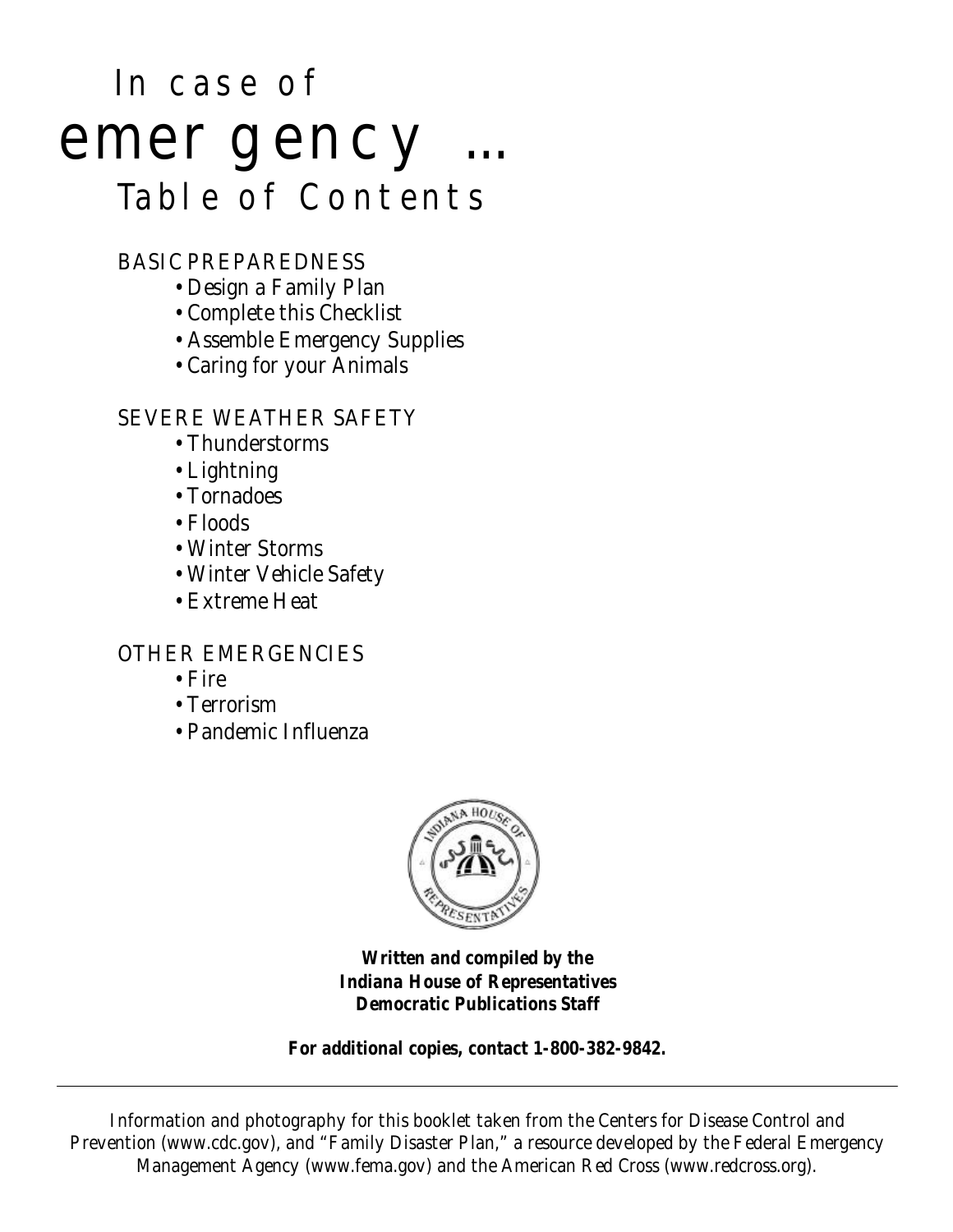# Basic Preparedness

The best way to protect yoursel f and your family in an emergency is to prepare for one. This section offers things you should do to prepare for any emergency.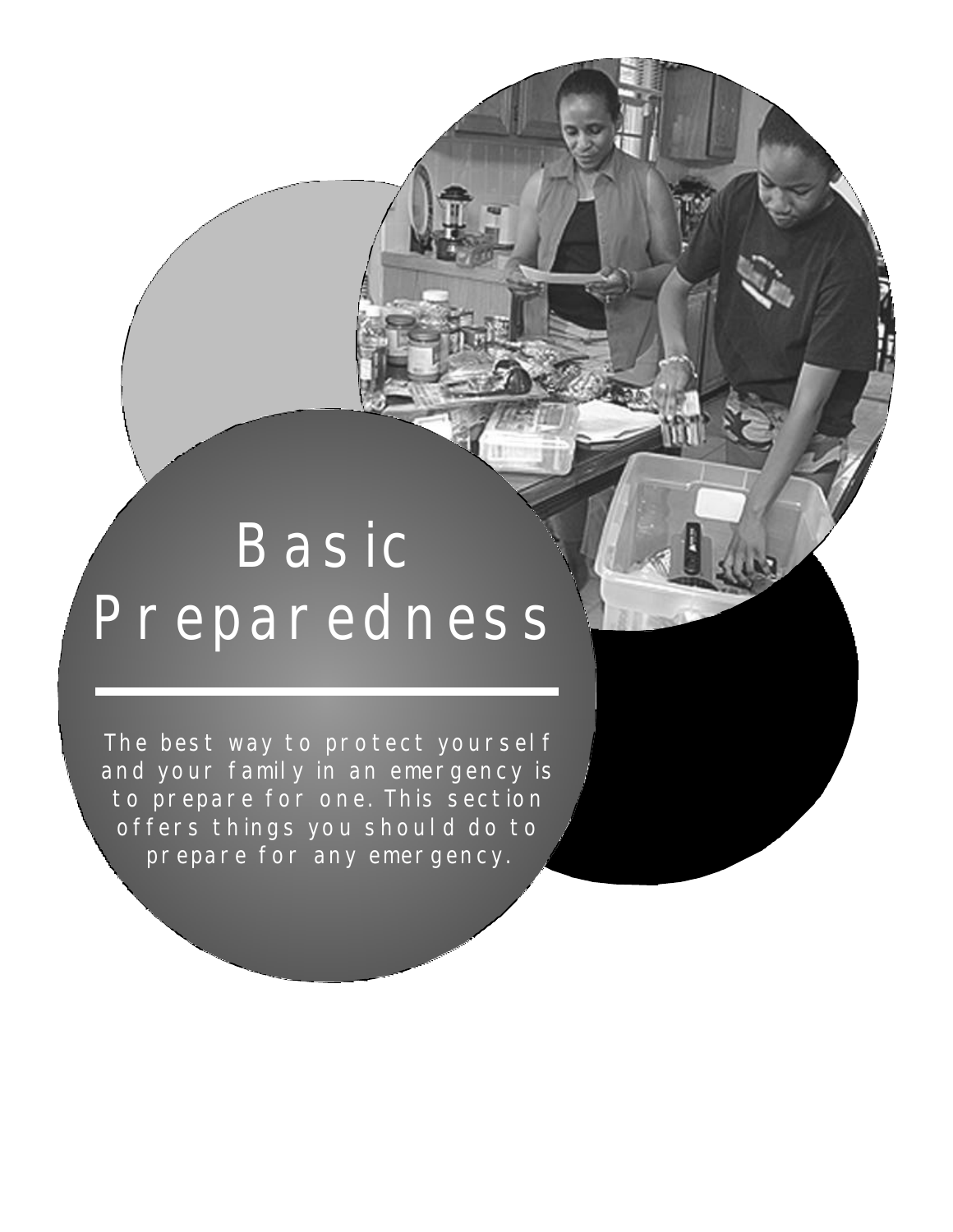## **Design a family plan**

Emergencies strike quickly and without warning. They can force you to evacuate your home or neighborhood or trap you in it. Local officials and relief workers will be on the scene after a disaster, but they cannot reach everyone right away. Listed on this page are basic steps you can follow to prepare for such events.

## Find Out What Could Happen to You

1. Contact your local American Red Cross chapter or emergency management office before a disaster occurs — be prepared to take notes. Ask what types of disasters are most likely to happen. Request information on how to prepare for each.

2. Learn about your community's warning signals: what they sound like and what you should do when you hear them.

3. Find out about the disaster plans at your workplace, your children's school or day care center, and other places where your family spends time.

### Create a Family Plan

1. Meet with your family and discuss why you need to prepare for disaster. Explain the dangers of fire, severe weather and other disasters to children. Discuss what to do in case of an evacuation. Plan to share responsibilities and work together as a team.

2. Make a family communications plan. Pick two places to meet. One should be right outside your home in case of a sudden emergency, like a fire. The other should be outside your neighborhood in case you can't return home. Also, pick a friend or relative who lives out-ofstate to be your family contact. After a disaster, family members should call this person and tell them where they are. Make a contact card for each family member that lists your meeting places and family contact's telephone number. You may want to send a contact card to school with each child to keep on file.

## If evacuation is necessary ...

#### **Always:**

• Keep a full tank of gas in your car if evacuation seems likely.

- Make transportation arrangements with friends or local government if you do not own a car.
- Listen to a battery-powered radio and follow local evacuation instructions.
- Leave early enough to avoid being trapped by severe weather.

#### **If time permits:**

• Wear sturdy shoes and clothing that provide some protection, such as long pants, long-sleeved shirts and a cap.

• Secure your home by locking doors and windows, and unplugging electrical equipment (only unplug refrigerators and freezers if there is a risk of flooding).

• Let others know where you are going.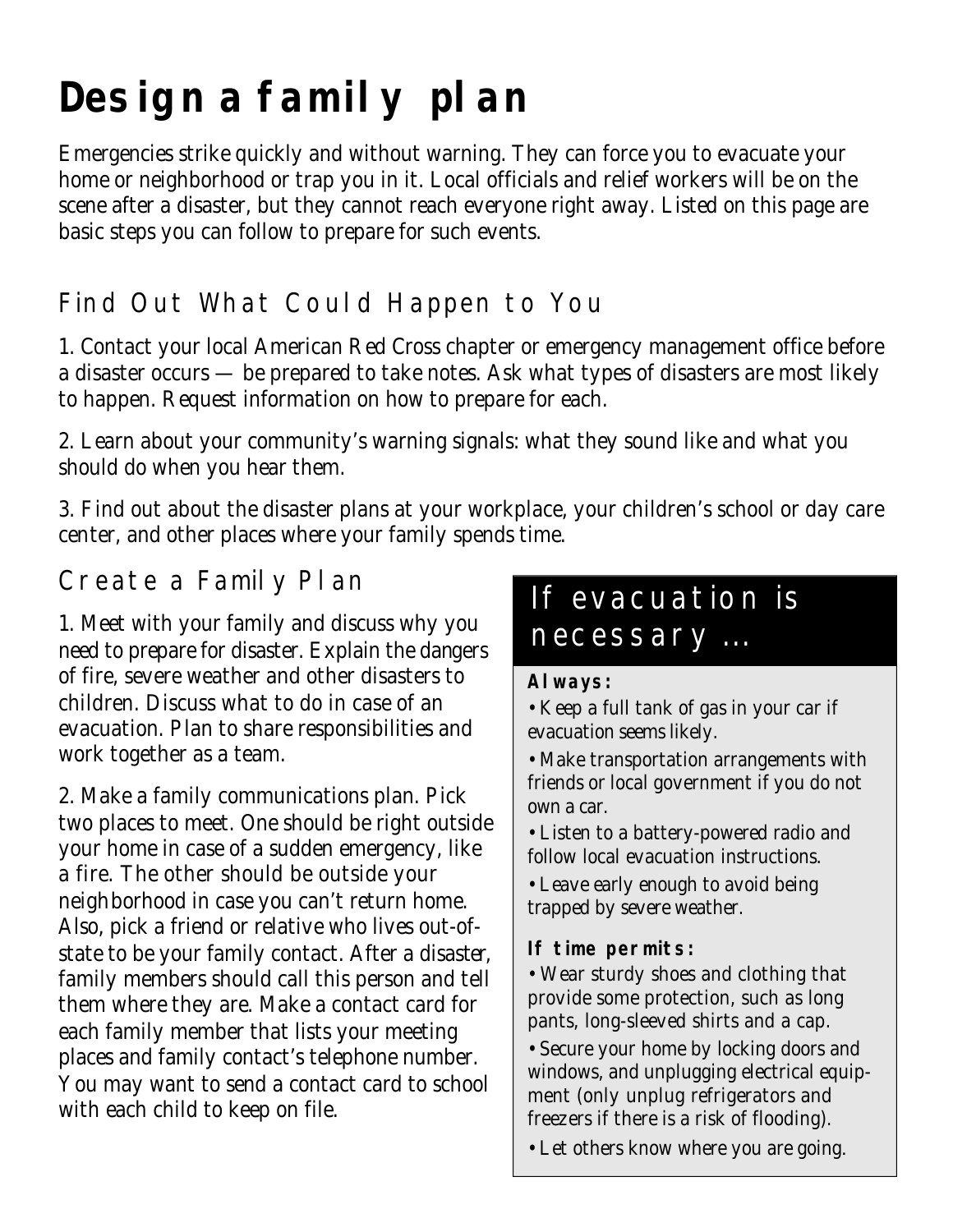## Complete this checklist

The following tasks will prepare your family and your home for emergency situations.

- $\Box$  Post emergency telephone numbers by phones (fire, police, family contact, etc.). Teach children how and when to call 9-1-1 or your local Emergency Medical Services number for emergency help.
- $\Box$  Show each family member how and when to turn off the utilities (water, gas and electricity) at the main switches. See sidebar at right.
- $\Box$  Check if you have adequate insurance coverage. Obtain property, health and life insurance if you do not have them.
- $\Box$  Get training from the fire department for each family member on how to use the fire extinguisher.
- $\Box$  Install smoke detectors on each level of your home, especially near bedrooms (but not in them).
- $\Box$  Take a Red Cross first aid and CPR class.
- $\Box$  Determine the best escape routes from your home. Find two ways out of each room. Draw a floor plan

## **TURNING OFF UTILITIES**

#### **WATER**

Shutting off the water traps the clean water already in your pipes, which you may need for drinking. Locate the shutoff valve for the water line that enters your house. Make sure the valve can be completely shut off. Replace the valve if necessary.

#### **GAS**

There are different gas shutoff procedures for different gas meter configurations, so it is important to contact your local gas company for guidance. Turn off the gas using the outside main valve if you can. If you turn off the gas for any reason, however, a qualified professional MUST turn it back on.

**ELECTRICITY**

Locate your electricity circuit box. Always shut off all the individual circuits before shutting off the main circuit breaker.

of your home and illustrate the escape routes. Make sure children understand the drawings. Post a copy of the drawings at eye level in each child's room.

 $\Box$  Find the safe places in your home for each type of disaster. Discuss them as a family.

 $\Box$  If you or a member of your family have special needs, find out about assistance that may be available in your community. The American Red Cross, www.redcross.org, offers an excellent guide to preparing for disasters for people with disabilities.

#### Important documents and records

1. Make a record of your personal property, for insurance purposes. Take photos or a video of the interior and exterior of your home. The *Household and Personal Property Inventory Book* from the University of Illinois can help you record your possessions. Download it for free at www.ag.uiuc.edu/~vista/abstracts/ahouseinv.html.

2. Store original copies of important documents such as insurance policies, deeds and property records in a safe place, such as a safety deposit box away from your home. Make copies of important documents to keep at your home for reference.

 $\Box$  Inventory your home possessions and protect important documents.

 $\Box$  Consider saving money in an emergency savings account that could be used in any crisis (i.e. at a bank not located in your area so it would be unlikely to experience the same disasters as you). It is advisable to keep a small amount of cash or traveler's checks at home in a safe place where you can quickly access them in case of evacuation.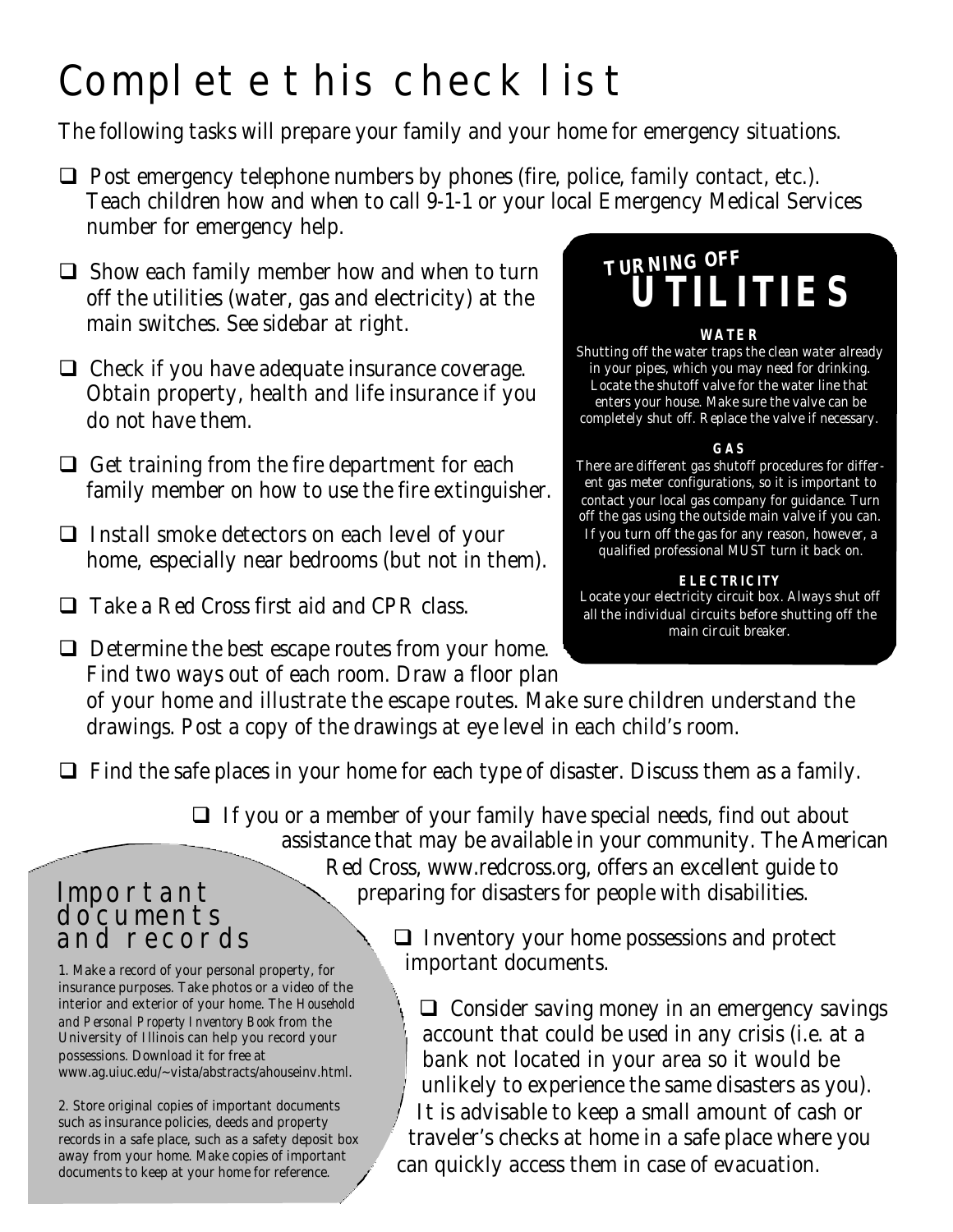## assemble emergency supplies

You may need to survive on your own after a disaster. This means having your own food, water and other supplies in sufficient quantity to last for at least three days. An emergency supplies kit is a collection of basic items your family may need in the event of a disaster. Keep your supplies in one or two easy-to-carry containers, such as an unused trashcan, camping backpack or duffel bag. Pack individual items in airtight plastic containers or bags. Rethink your needs every year and update your kit as your family's needs change. Make sure everyone in the household knows where the emergency supplies are stored.

Include these items in your kit:

- $\Box$  Portable, battery-powered radio or television and extra batteries.
- $\Box$  Flashlight and extra batteries.
- $\Box$  Whistle to signal for help.
- $\Box$  First aid kit and manual.
- $\Box$  Sanitation and hygiene items (such as moist towelettes, toilet paper and waterless hand sanitizer).
- $\Box$  Matches in a waterproof container.



- $\Box$  A three-day supply of nonperishable food for entire family. Choose foods that do not require refrigeration or cooking, and avoid foods that will make you thirsty. Be sure to include a manual can opener. Replace stored food every six months.
- $\Box$  A three-day supply of water one gallon per person, per day. The safest emergency supply of water is commercially bottled water. Keep bottled water in its original container and do not open it until you need it. Replace stored water every six months.
- $\Box$  Kitchen accessories and utensils, and a trash bag to collect your trash.
- $\Box$  Extra clothing Be sure to include one complete change of clothing and shoes per person. Choose long pants, long-sleeved shirts and sturdy shoes for protection from the elements. For the winter months, also include a coat, hat, mittens, scarf and sleeping bag or warm blanket for each person.
- $\Box$  Photocopies of credit and identification cards along with a small amount of cash and coins (for making phone calls).
- $\Box$  Special needs items such as prescription medications, eye glasses, contact lens solution and hearing aid batteries. Replace prescription medications every six months.
- $\Box$  Items for infants, such as formula, diapers, bottles and pacifiers.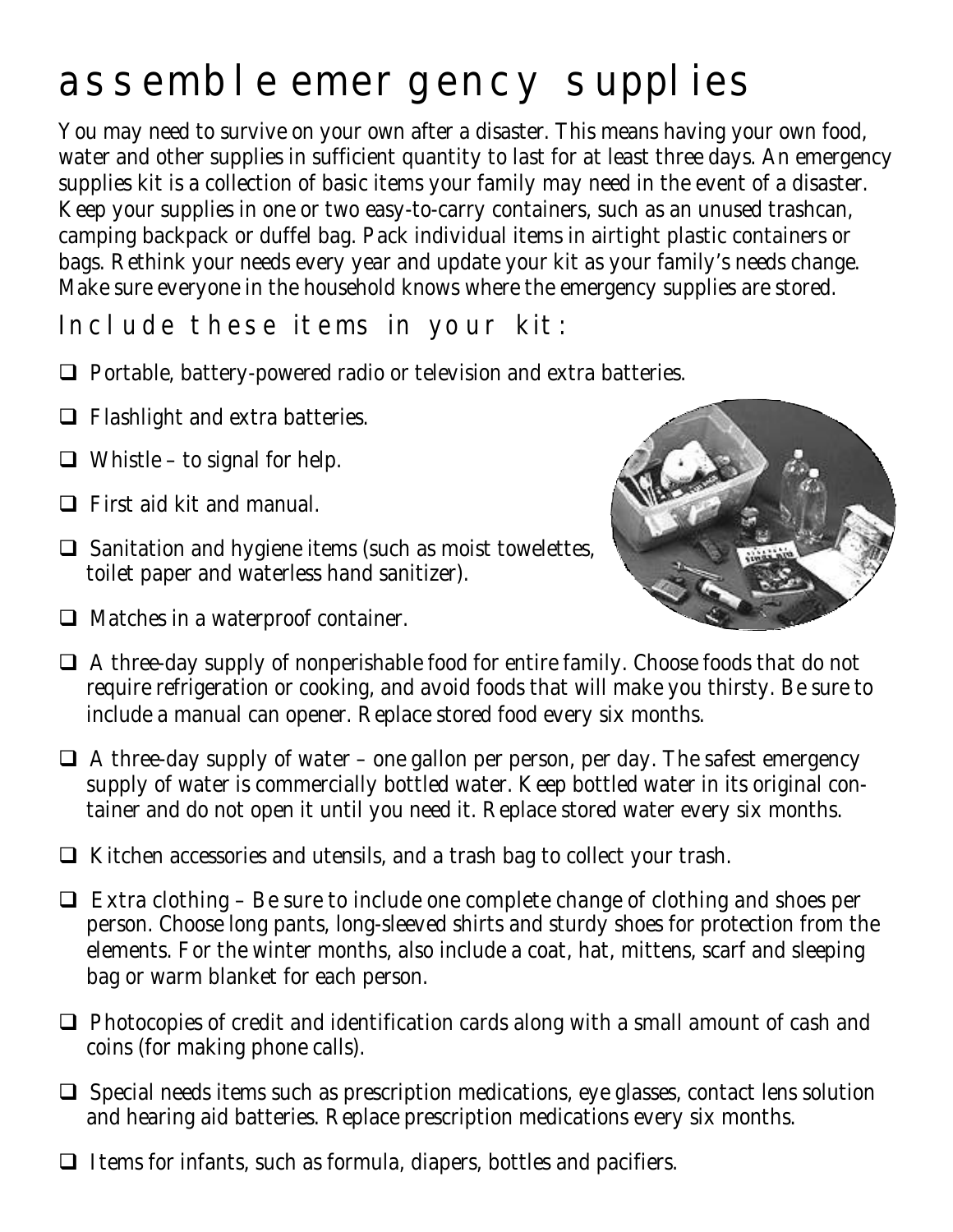## Caring for your animals

Animals also are affected by emergency situations. Use the information on this page to prepare a plan for caring for pets and large animals.

## Household Pets

- $\Box$  Ensure your pet has proper ID tags and up-to-date veterinarian records.
- $\Box$  Make an emergency supplies kit for your pet. It should be in a waterproof container and should include:
	- A three-day supply of pet food (include a can opener if necessary) and water.
	- Any medications your pet takes and copies of their veterinary records.



- A sturdy leash, harness and/or carrier.
- Current photos of your pet in case they are lost.
- Your veterinarian's name and phone number.
- $\Box$  If you need to evacuate your home, the most important thing is to TAKE YOUR PET WITH YOU. Leaving pets behind, even if you try to create a safe place for them, is not the best action. However, pets cannot go with you to an American Red Cross emergency shelter (unless they are service animals), so you need to plan ahead. Find out which local hotels and motels allow pets and where pet boarding facilities are located. Be sure to research options outside your local area in case local facilities close.

## Large Animals

- $\Box$  Ensure all animals have some form of identification.
- $\Box$  Evacuate animals whenever possible. Make available vehicles and trailers needed for transporting and supporting each type of animal. Also make sure you have experienced handlers and drivers to assist with the evacuation.
- $\Box$  Ensure destinations have food, water, veterinary care and handling equipment.
- $\Box$  If evacuation is not possible, animal owners must decide whether to move large animals to shelter or turn them outside.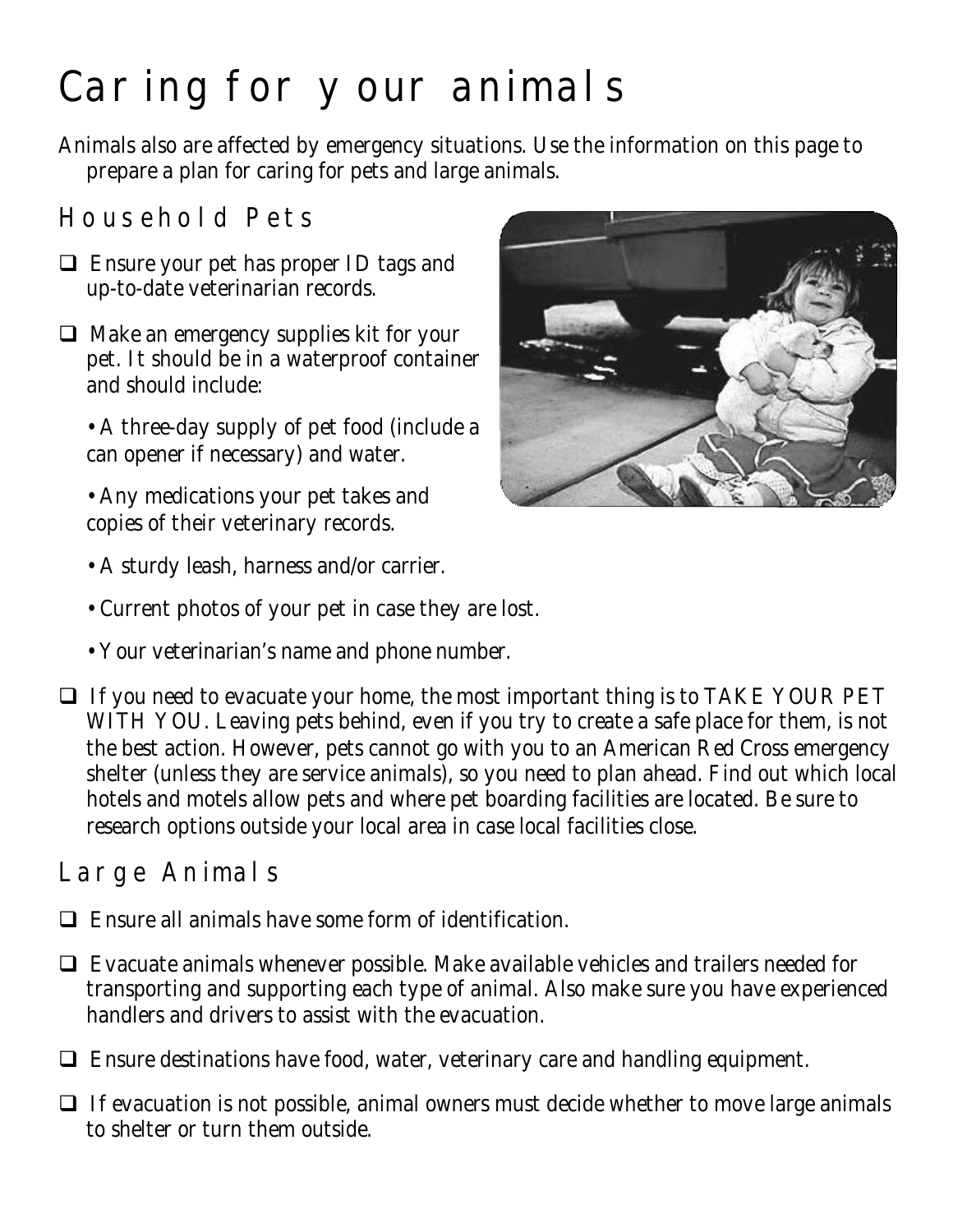# **Severe** Weather **Safety**

There are a number of severe weather situations we are likely to face in Indiana. This section offers safety tips for each type of severe weather emergency.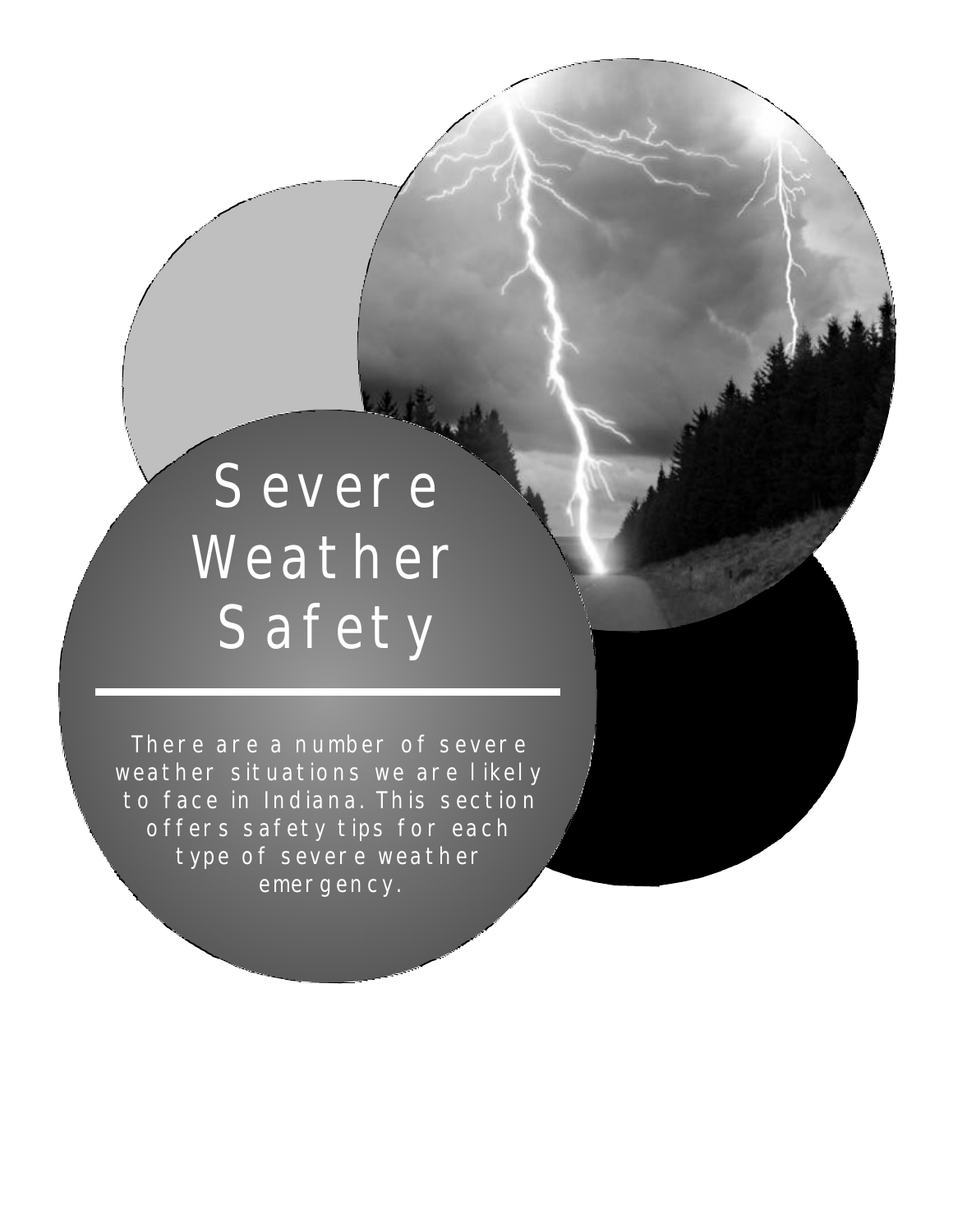## Thunderstorms

All thunderstorms are dangerous. About 10 percent of thunderstorms are classified as severe – meaning they produce hail at least three-quarters of an inch in diameter, have winds of 58 miles per hour or higher, or produce a tornado.

### To prepare for a thunderstorm you should:

• Regularly remove dead or rotting trees and branches on your property that could fall and cause injury or damage during a severe thunderstorm.

• When severe weather is in the forecast, secure outdoor objects that could blow away or cause damage, shutter windows and secure outside doors. If shutters are not available, close window blinds, shades or curtains.

• Remember the 30/30 lightning safety rule: Go indoors if, after seeing lightning, you cannot count to 30 before hearing thunder. Then, stay indoors for 30 minutes after hearing the last clap of thunder.

#### During a thunderstorm you should:

• Postpone outdoor activities and get inside a building or hard-top automobile. While you may be injured if lightning strikes your car, you are much safer inside a vehicle than outside.

• Remember, rubber-soled shoes and rubber tires provide NO protection from lightning. However, the steel frame of a hard-top vehicle provides increased protection if you are not touching metal.

• Unplug appliances and turn off air conditioners to avoid damage from power surges.

| If you are:                                                                                  | You should:                                                                                                                                                                                                                                 |
|----------------------------------------------------------------------------------------------|---------------------------------------------------------------------------------------------------------------------------------------------------------------------------------------------------------------------------------------------|
| In a forest                                                                                  | Seek shelter in a low area under a thick growth<br>of small trees.                                                                                                                                                                          |
| In an open area                                                                              | Go to a low place such as a ravine or valley.<br>Be alert for flash floods.                                                                                                                                                                 |
| Anywhere you feel your hair<br>stand on end, which indicates<br>lightning is about to strike | Squat down on the balls of your feet. Make<br>yourself the smallest target possible and mini-<br>mize your contact with the ground. Place your<br>hands over your ears and your head between<br>your knees. DO NOT life flat on the ground. |

## Where to seek shelter from a storm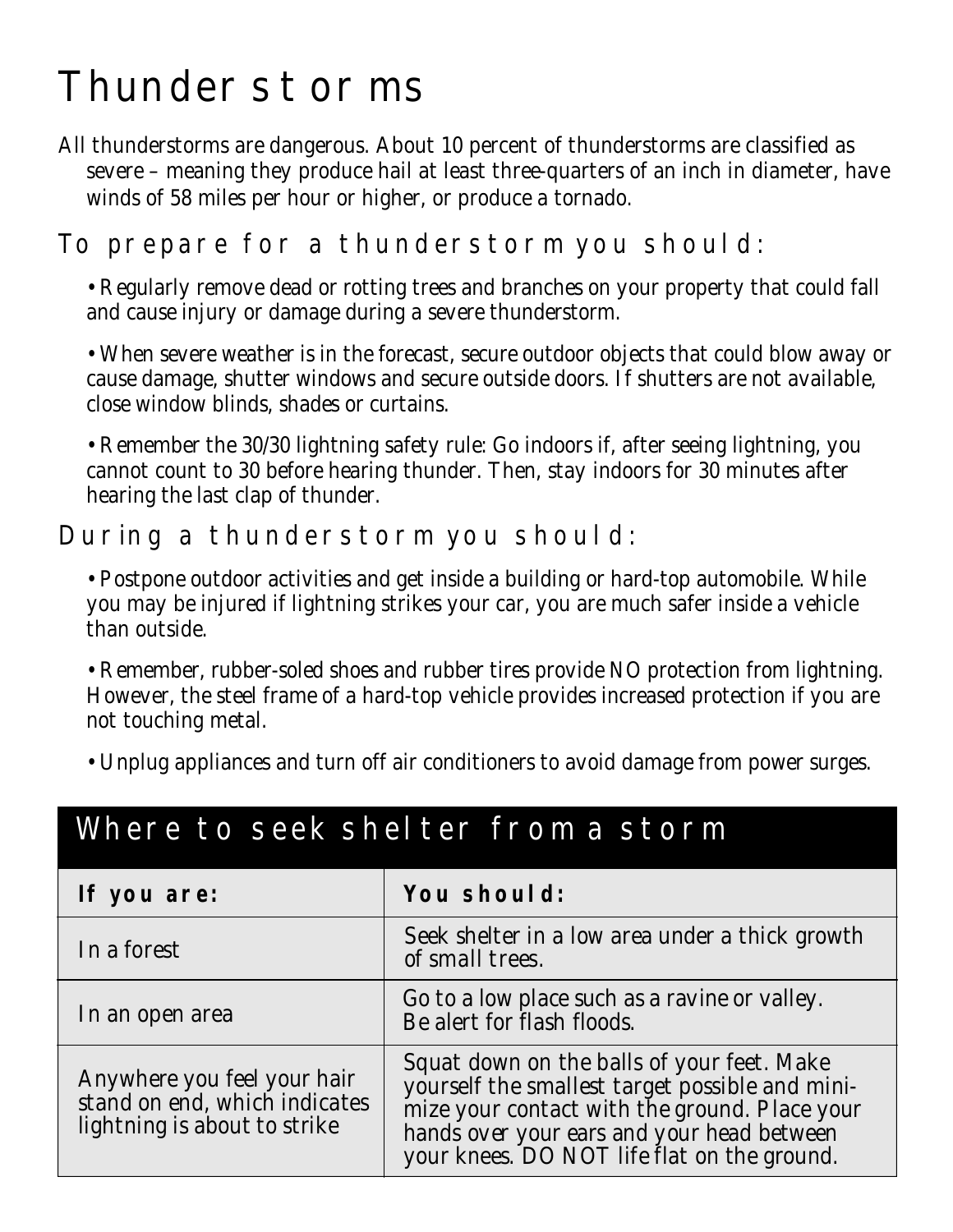## Lightning

The associated dangers of thunderstorms are lightning, tornadoes, strong winds, hail and flash flooding. Every thunderstorm produces lightning. In the United States, an average of 300 people are injured and 80 people are killed each year by lightning.

## Facts about lightning

• Lightning's unpredictability increases the risk to individuals and property.

• Lightning often strikes outside of heavy rain and may occur as far as 10 miles away from any rainfall.

• "Heat lightning" is actually lightning from a thunderstorm too far away for thunder to be heard. However, the storm may be moving in your direction.

• Although most lightning victims survive, people struck by lightning often report a variety of long-term, debilitating symptoms. Lightning strike victims carry no electrical charge and should be attended to immediately.

### Things to avoid when there is lightning:

- Natural lightning rods such as a tall, isolated object (like a tree) in an open area.
- Hilltops, open fields, the beach or a boat on the water.
- Isolated sheds or other small structures in open areas.
- Anything metal tractors, farm equipment, motorcycles, golf carts, golf clubs and bicycles.
- Avoid showering or bathing. Plumbing and bathroom fixtures can conduct electricity.
- Use cordless and cellular telephones. Corded telephones should only be used for emergencies during a thunderstorm.

## If someone is struck by lightning:

- Call 911 for medical help immediately.
- If breathing has stopped, begin mouth-to-mouth resuscitation.
- If the person has no heartbeat, begin CPR.

• If the person has a pulse and is breathing, look for other injuries such as burns where the lightning entered and left the body, broken bones, and hearing or eyesight loss.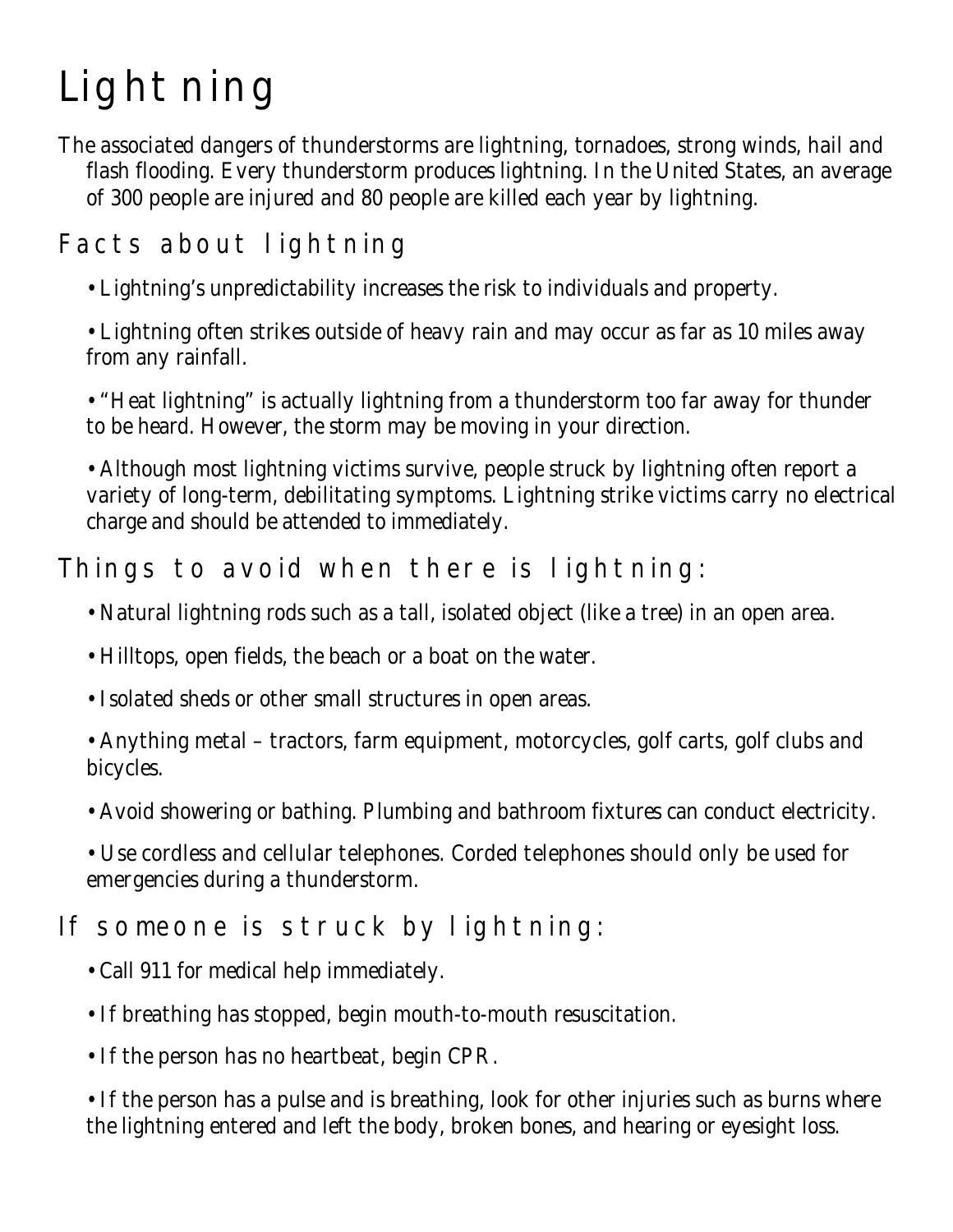## Tornadoes

Tornadoes are nature's most violent storms. Spawned from powerful thunderstorms, tornadoes can cause fatalities and devastate a neighborhood in seconds. A tornado appears as a rotating, funnel-shaped cloud that extends from a thunderstorm to the ground with whirling winds that can reach 300 miles per hour.

### Facts about tornadoes

- Tornadoes may strike quickly, with little or no warning.
- Tornadoes generally occur near the trailing edge of a thunderstorm.
- Tornadoes are most likely to occur between 3 p.m. and 9 p.m., but can occur any time.
- Before a tornado strikes, the wind may die down and the air may become very still.

• Signs a tornado may strike soon are large hail; a dark, greenish sky; a large, dark, low-lying cloud (particularly if rotating); and a loud roar similar to the sound of a freight train.

### During a tornado

• If you are in a building, go to a predesignated shelter area such as a safe room, basement, storm cellar or the lowest building level. If there is no basement, go to the center of an interior room (possibly a closet or hallway) on the lowest level away from corners, windows, doors and outside walls.

• Put as many walls as possible between you and the outside. Get under a sturdy table or lay in a bathtub if possible. Use your arms to protect your head and neck.

## **KNOW THE TERMS**

#### **TORNADO WATCH**

This term indicates tornadoes are possible. Remain alert for approaching storms. Watch the sky and stay tuned to NOAA Weather Radio, television or commercial radio for more information.

#### **TORNADO WARNING**

This term signals a tornado has been sighted or indicated by weather radar. Take shelter immediately!

• If you are in a vehicle, trailer or mobile home, get out immediately and go to the lowest floor of a sturdy, nearby building or storm shelter. Mobile homes, even if tied down, offer little protection from tornadoes.

- If you are outside with no shelter, lie flat in a nearby ditch or depression and cover your head with your hands. Do not get under an overpass or bridge.
- Watch out for flying debris. Flying debris from tornadoes causes more fatalities and injuries than the actual tornado itself.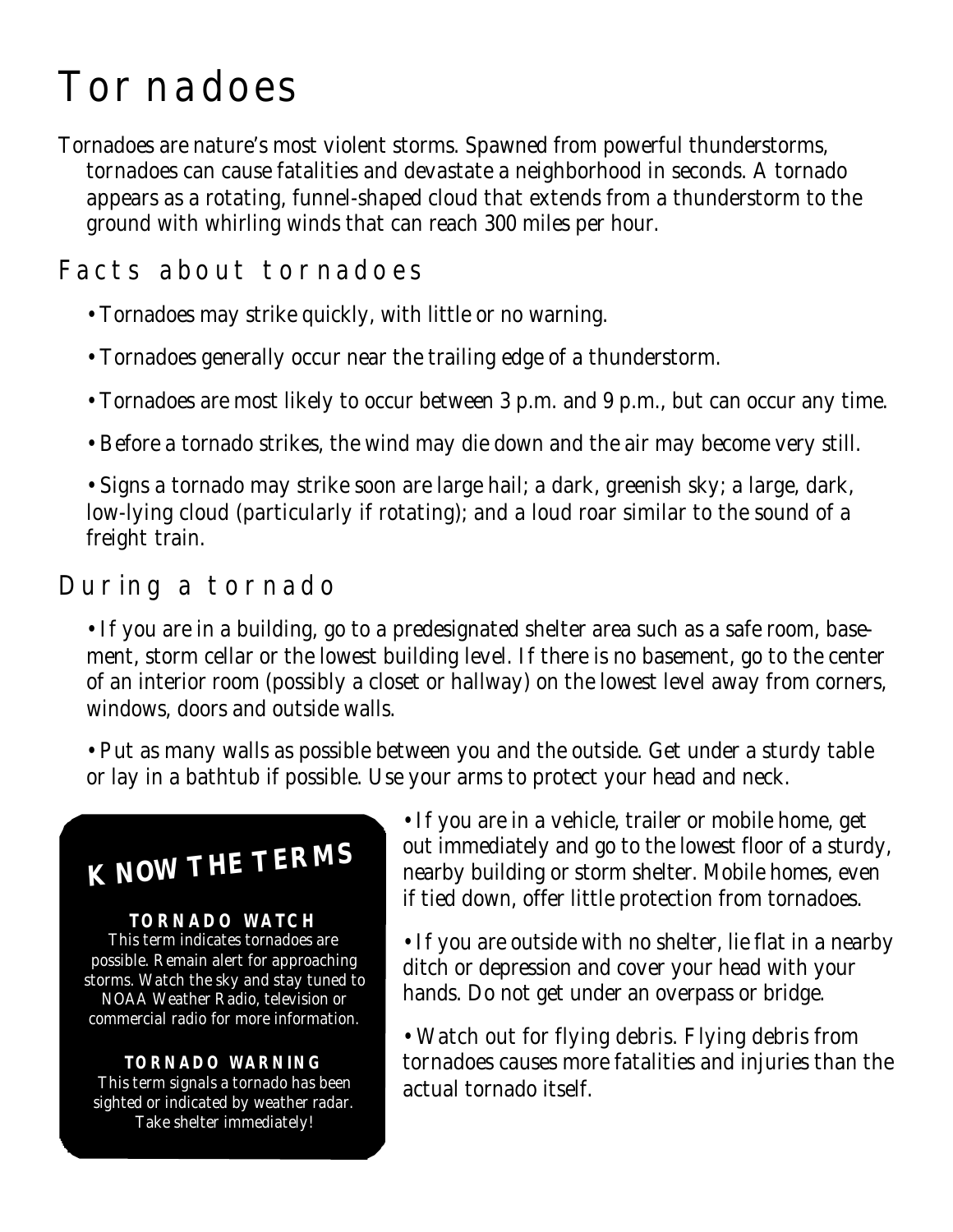## Floods

Floods are one of the most common hazards in the United States. Some floods develop slowly over a period of days, while flash floods develop in a matter of minutes. Be aware of flood hazards, especially if you live in a low-lying area, near water or downstream from a dam.

### Preparing for a flood

• Contact your county geologist or county planning department to find out if your home is located in a flash flood-prone area.

• Learn about your community's emergency plans, warning signals, evacuation routes and locations of emergency shelters.

• Buy and install sump pumps with backup power.

• For drains, toilets and other sewer connections, install backflow valves or plugs to prevent floodwater from entering.

### If you are under a flood watch or warning:

• Listen to the radio or television for more information.

• Bring outdoor possessions, such as lawn furniture, grills and trash cans inside or tie them down securely.

• Gather your emergency supplies kit and review the contents to make sure nothing is missing.

## Flood Fact

Moving water is *extremely* dangerous. **DO NOT walk or drive through moving water.**

A foot of water will float most vehicles. If you must walk in water, walk where the water is not moving.

• Never ignore evacuation orders if they are given in your community. If you must evacuate, turn off the gas, electricity and water (see "Complete this Checklist" page in the *Basic Preparedness* section for instructions). Also, disconnect appliances to prevent electrical shock when power is restored. DO *NOT* TOUCH ELECTRICAL EQUIPMENT IF YOU ARE WET OR STANDING IN WATER. If you have time, move essential items to an upper floor of your home.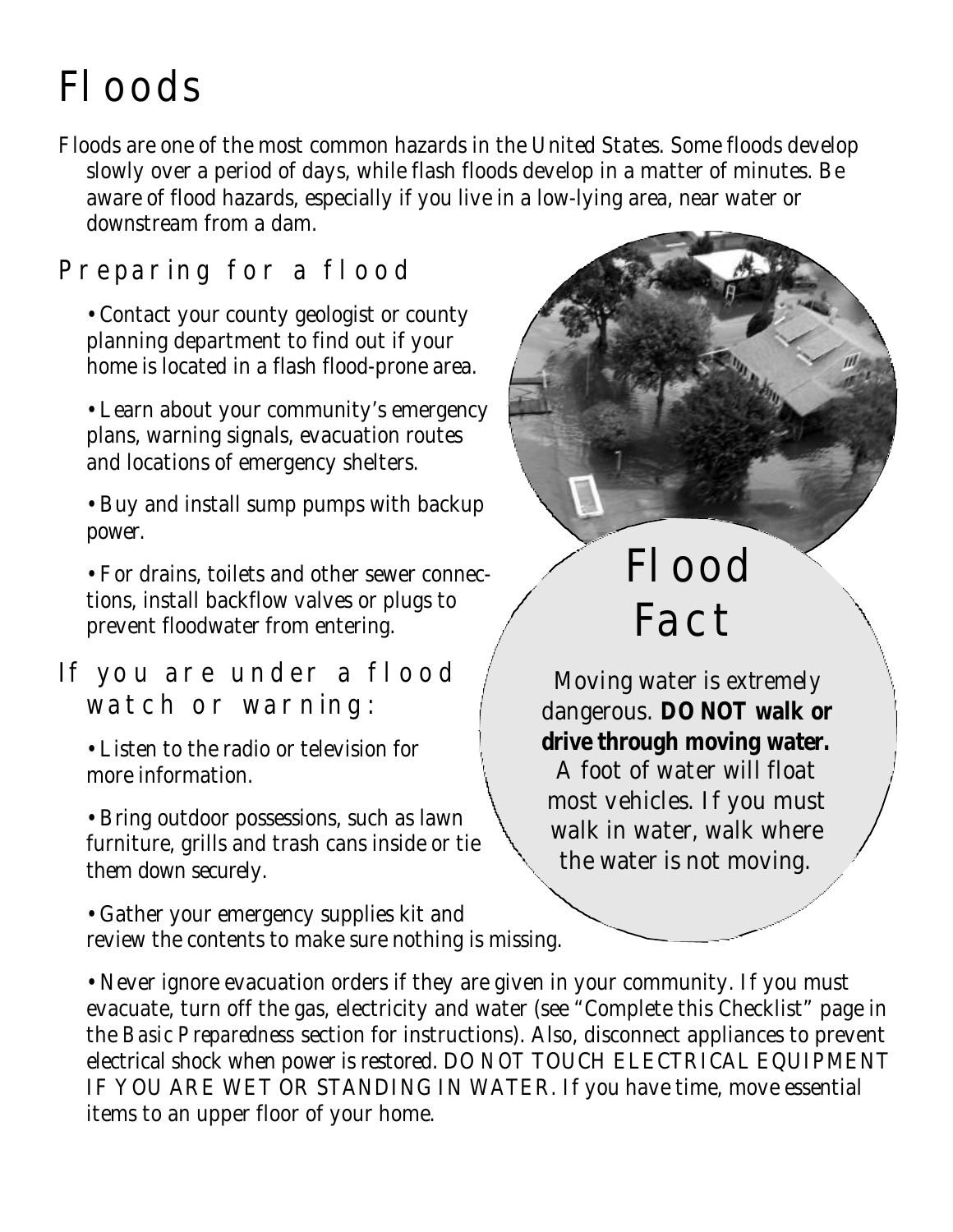## Winter storms

Winter storms are considered deceptive killers, because most deaths are indirectly related to the storm. Most people who die in winter storms die from traffic accidents on icy roads or from hypothermia because of prolonged exposure to cold.



### Preparing for a winter storm

- Primary concerns are the potential loss of heat, power, telephone service and a shortage of supplies if storm conditions continue for more than a day. Prepare your home or workplace by having available:
- $\Box$  Flashlight and extra batteries
- $\Box$  Battery-powered radio to hear weather and emergency reports
- $\Box$  Extra food and water to provide your body with energy for producing its own heat and to prevent dehydration.
- $\Box$  Heating fuel and an emergency heat source, such as a fireplace or space heater.

### During a winter storm

- Eat and drink regularly, but avoid caffeine and alcohol.
- Avoid overexertion when shoveling snow, which could lead to a heart attack.
- Watch for frostbite. Signs include loss of feeling and white or pale appearance in fingers, toes, ear lobes and the tip of the nose. If symptoms are detected, seek medical help immediately.

• Watch for hypothermia. Symptoms include uncontrollable shivering, memory loss, disorientation, incoherence, slurred speech, drowsiness and apparent exhaustion. If symptoms are detected, get the victim to a warm location, remove wet clothing, warm the center of the body first and give warm, non-alcoholic beverages if the victim is conscious. Seek medical help as soon as possible.

• Conserve fuel by temporarily closing off heat to some rooms, covering cracks under doors with towels and covering windows at night. However, always properly ventilate when using alternative heat sources.

• Wear layers of loose fitting, lightweight, warm clothing. The outer garments should be tightly woven and water repellent. Wear a hat and mittens, which are warmer than gloves, and cover your mouth with a scarf to protect your lungs.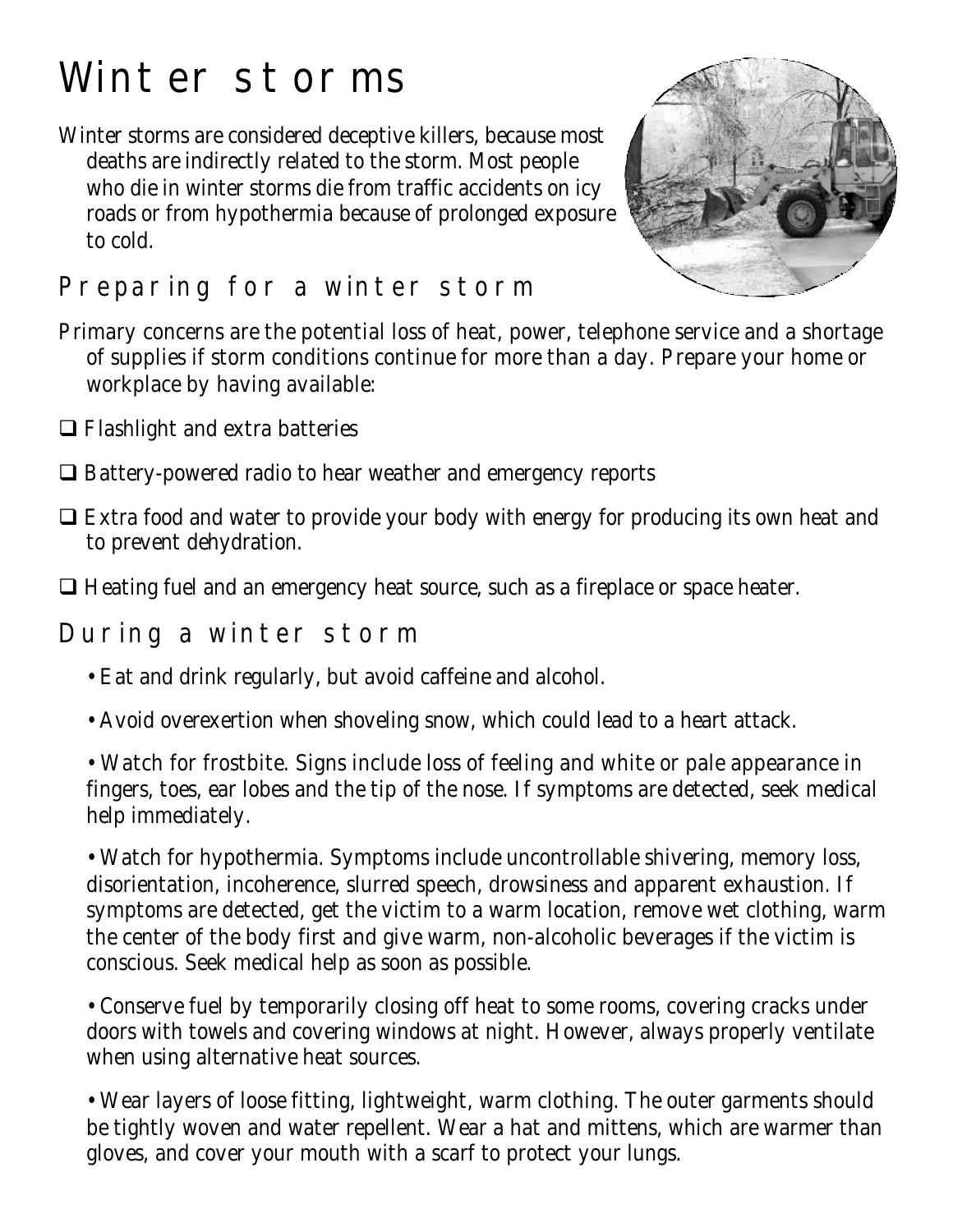## Winter vehicle safety

The best way to protect yourself from winter vehicle hazards is to plan your travel wisely and check weather reports to avoid the storm. It is also important to fully check and winterize your vehicle before the winter storm season begins. Have a mechanic check all fluids and filters; the battery, thermostat, heater and defroster; tires and brakes; and lights and windshield wipers. Also, try not to travel alone and keep others informed of your schedule and route.

### Keep these items in your vehicle in the winter:

- $\Box$  Blankets and extra clothing to keep warm and dry
- $\Box$  Flashlight with extra batteries
- $\Box$  High-calorie, non-perishable food (such as dried fruits, nuts and granola bars) and a small metal can with waterproof matches to melt snow for drinking water.
- $\Box$  Tissues and paper towel for sanitary purposes
- $\Box$  Shovel and windshield scraper

### If you are stranded in a vehicle:

• Remain in your vehicle where rescuers are most likely to find you. Do not set out on foot. Turn on hazard lights and hang a distress flag from the radio antenna or window. At night, turn on the inside light or your flashlight so rescuers can see you.

• Run the engine and heater for 10 minutes each hour to keep warm. To protect yourself from carbon monoxide poisoning, periodically check that no snow is blocking your exhaust pipe and open an upwind window slightly for ventilation.



• Exercise from time to time by vigorously moving arms, legs, fingers and toes to keep blood circulating, which will help keep you warm.

• If you are trapped with others, huddle together with other passengers to keep warm. Also, take turns sleeping so one person is always awake to look for rescue crews.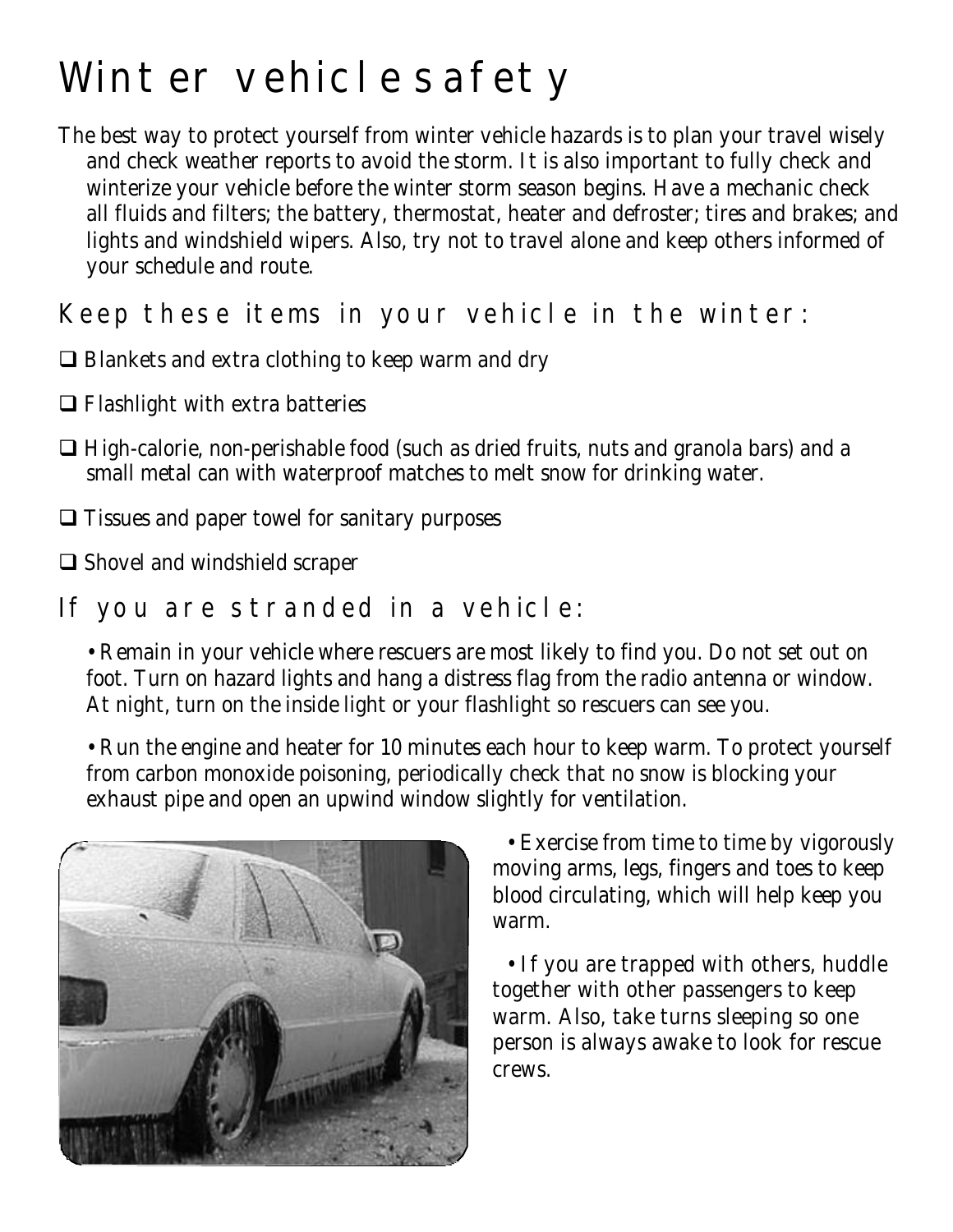## Extreme heat

### Preparing for extreme heat

• Install window air conditioners and check ducts for proper insulation.

• Install temporary window reflectors between windows and drapes, such as aluminum foil-covered cardboard, to reflect heat back outside.

• Cover windows that receive morning or afternoon sun with drapes, shades, awnings or louvers. Outdoor awnings or louvers can reduce the heat that enters a home by up to 80 percent.

### During a heat emergency

- Stay indoors as much as possible and limit exposure to the sun.
- Stay on the lowest floor out of the sunshine if air conditioning is not available.



• Spend the warmest part of the day in public buildings such as libraries, schools, movie theaters, shopping malls or other community facilities.

• Eat well-balanced, light and regular meals, and drink plenty of water. (Avoid caffeine and alcoholic beverages.)

• Dress in loose fitting, lightweight and light-colored clothes that cover as much skin as possible. Protect your face and head by wearing a wide-brimmed hat.

• Check on people who do not have air conditioning and spend much of their time alone.

• Avoid strenuous work during the warmest part of the day. Use a buddy system when working in extreme heat and take frequent breaks.

## First Aid for Heat-Induced Illnesses

Heat cramps: Symptoms include leg and stomach spasms, heavy sweating. Get the victim to a cooler location, slowly give sips of cool water and massage muscles to relieve spasms.

Heat exhaustion: Symptoms include heavy sweating but skin may be cool, pale or flushed; fainting, dizziness, nausea or vomiting. Get the victim to lie down in a cool place, loosen or remove clothing, slowly give sips of cool water and seek medical help if vomiting occurs.

**Heat stroke:** Symptoms include high body temperature; hot, red, dry skin; rapid shallow breathing; possible unconsciousness. Call 911 or seek medical help immediately, then move victim to cooler environment, lay a cool, wet sheet over their body and watch for breathing problems.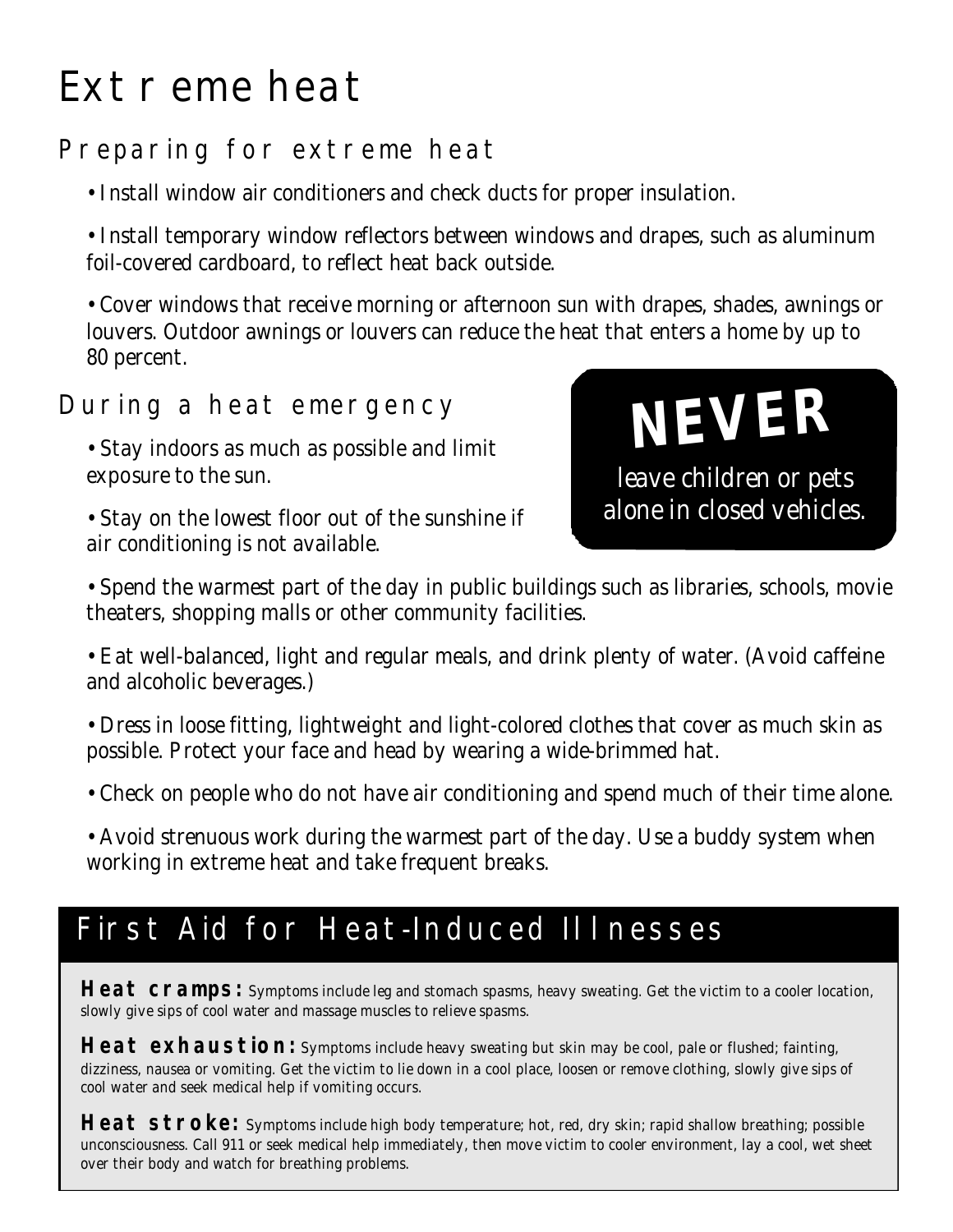# **Other** Emergencies

 $\frac{1}{25}$ 

Many additional emergency situations could arise in your lifetime and it is best to be prepared for all of them. This section explores some other emergencies and offers specific tips for each.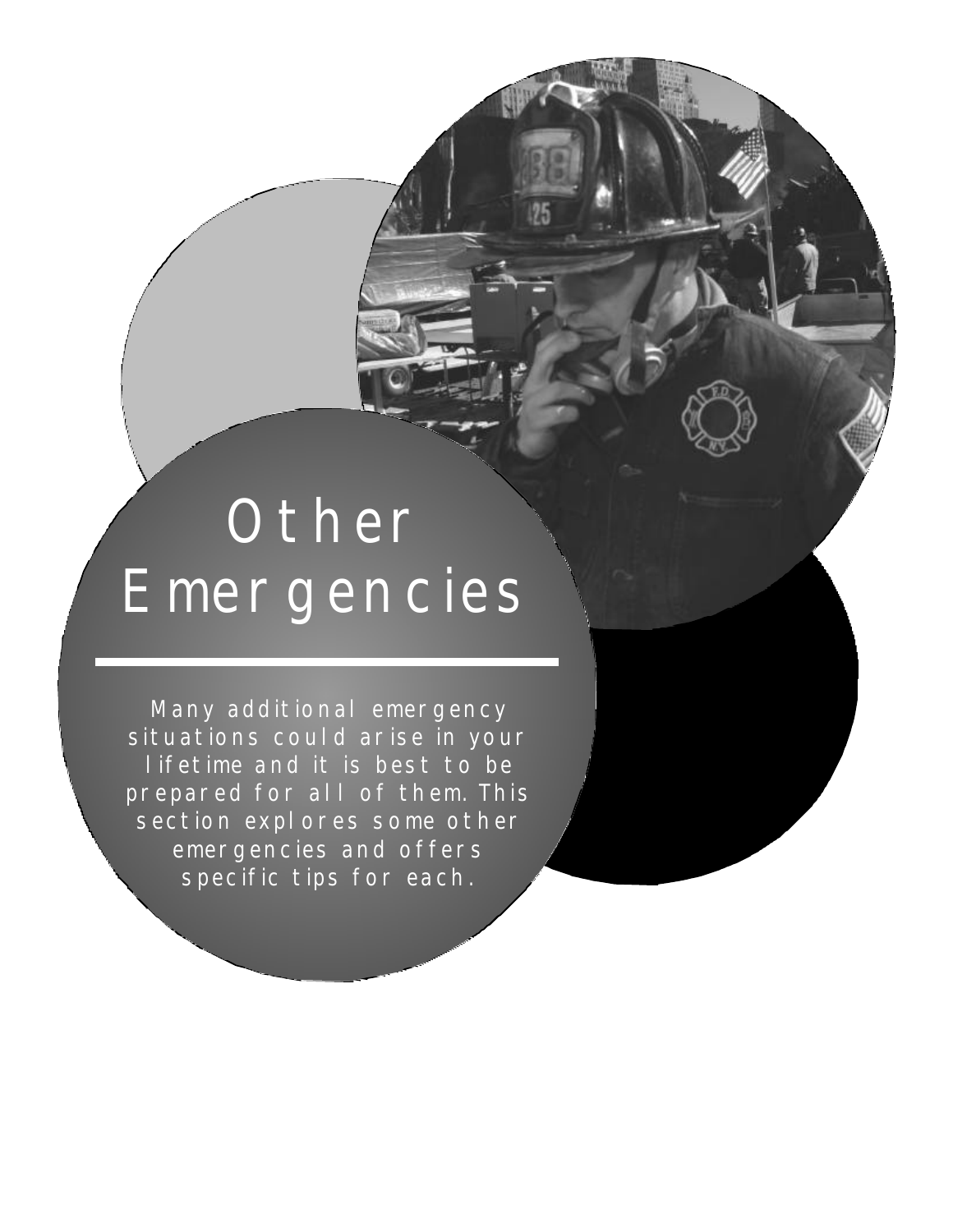## Fire

- To protect yourself, it is important to understand fire spreads quickly. There is no time to gather valuables or make a phone call. In just five minutes, a residence can be engulfed in flames.
- Heat and smoke from fire can be more dangerous than the flames. Inhaling the scorching-hot air can sear your lungs. Also, fire produces poisonous gases that make you disoriented and drowsy. Instead of being awakened by a fire, you may fall into a deeper sleep. Asphyxiation is the leading cause of fire deaths, exceeding burns by a three-to-one ratio.

## Preparing for a fire

• Install smoke alarms on every level of your home. Place them outside bedrooms on the ceiling or high on the wall (4-12 inches from ceiling), at the top of open stairways or at the bottom of enclosed stairways, and near, but not in, the kitchen.

- Review escape routes with your family. Practice escaping from each room.
- Clean out storage areas. Do not let flammable items, such as old newspapers and magazines, accumulate.

• Never use gasoline or similar flammable liquids indoors. Never smoke near flammable liquids. Discard all rags or materials that have been soaked in flammable liquids in an outdoor metal container.

• Keep matches and lighters away from kids by storing them out of reach or in a locked cabinet.

### To escape a fire:

## Stop, drop and roll

If your clothes catch on fire, stop, drop to the ground and roll to extinguish the fire. Running only makes the fire burn faster.

Check closed doors for heat before you open them. Use the back of your hand to feel the top of the door, the doorknob, and the crack between the door and door frame before you open it. Never use the palm of your hand or fingers to test for heat – burning those areas could impair your ability to escape.

- **HOT DOOR** Do not open. Escape through a window. If you cannot escape, hang a white or light-colored sheet outside the window, alerting firefighters to your presence.
- **COOL DOOR** Open slowly to make sure fire and/or smoke are not blocking your escape route. If the escape route is blocked, shut the door immediately and escape through a window. If the escape route is clear, leave immediately and close the door behind you. Crawl to the exit, because the air is clearer and cooler near the floor.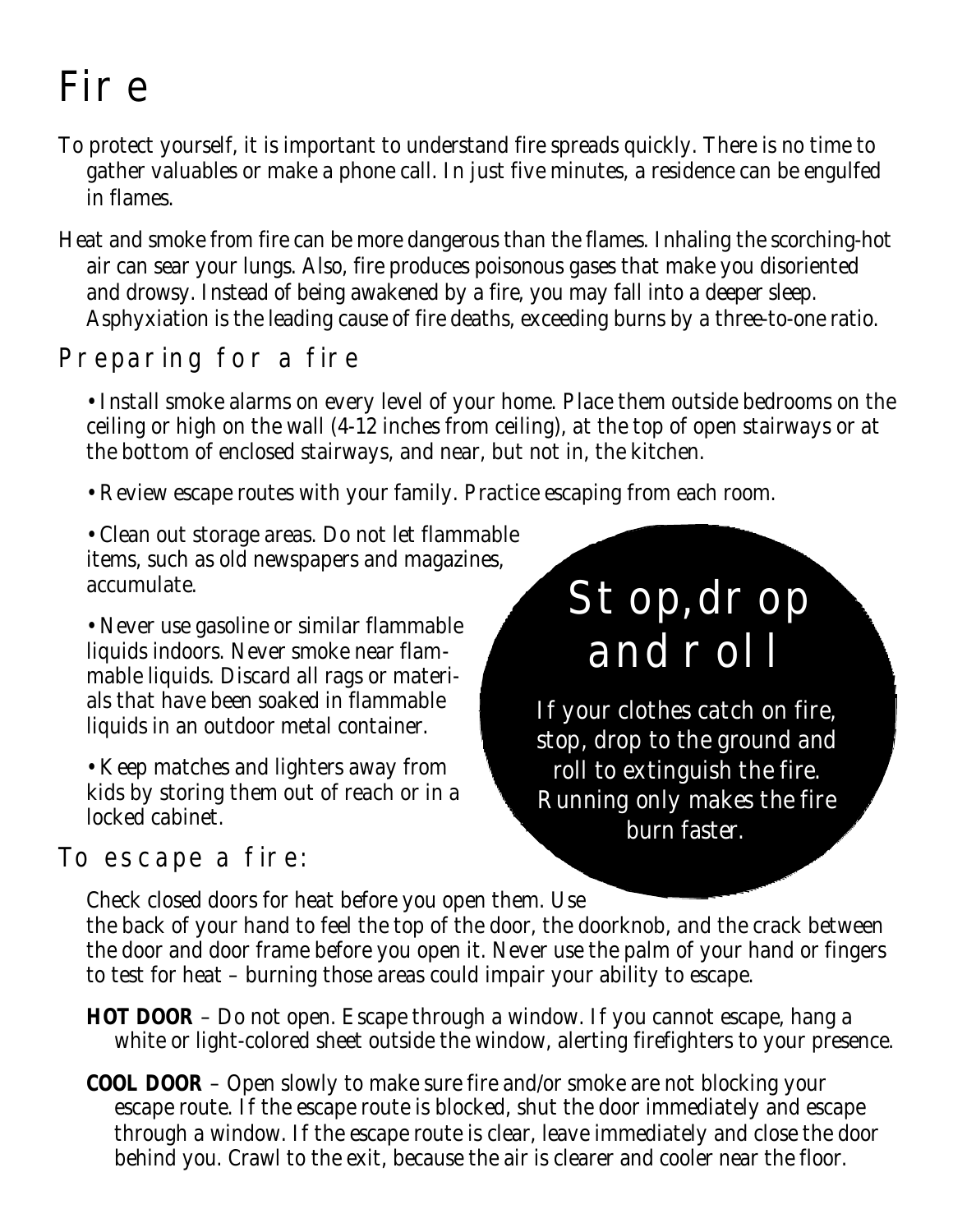## terrorism

Acts of terrorism include threats of terrorism; assassinations; kidnappings; hijackings; bomb scares and bombings; cyber attacks (computer-based); and the use of chemical, biological, nuclear and radiological weapons.

### Staying safe in an explosion

• Get under a sturdy table or desk if things are falling around you. When they stop falling, leave the building quickly. Once outside, move away from buildings and stay off of streets to allow emergency workers access to the area.

• If you are trapped in debris, cover your nose and mouth with anything you have (clothing, mask, etc.). If possible, use a whistle or flashlight to signal rescuers, or tap on a pipe or wall. Shout only as a last resort as it could cause you to inhale dangerous amounts of dust.

### Staying safe in a biological attack

• Biological agents can be spread by air, by infecting animals, and by contaminating food and water supplies. During a biological attack, watch television or listen to the radio for news and information. Also, use common sense and practice good hygiene.

• If you are exposed to a biological agent, remove and bag your clothes and personal items. Wash yourself with soap and water. Put on clean clothes, and then seek medical assistance.

• HEPA filters are useful in biological attacks. If your central heating and cooling system has a HEPA filter, turn it on. If you have a portable HEPA filter, take it with you to an internal room and turn it on.

### Staying safe in a chemical attack

• Chemical agents are poisonous vapors, aerosols, liquids and solids that are released into the environment. While potentially lethal, chemical agents are difficult to produce and deliver in lethal concentrations.

• To prepare for a chemical attack, designate an internal room without windows on the highest level to take shelter in. Make sure your emergency supplies kit includes a roll of duct tape and scissors; and plastic for doors, windows and vents for the room you will take shelter in (premeasure and precut for each opening to save time).

• A person affected by a chemical agent requires immediate medical attention from a professional. If medical help is not immediately available, decontaminate yourself before assisting others. To decontaminate, cut off contaminated clothing and seal in plastic bags, wash with soap and water, and change into uncontaminated clothing (such as clothes from your emergency kit or clothes stored in drawers or closets).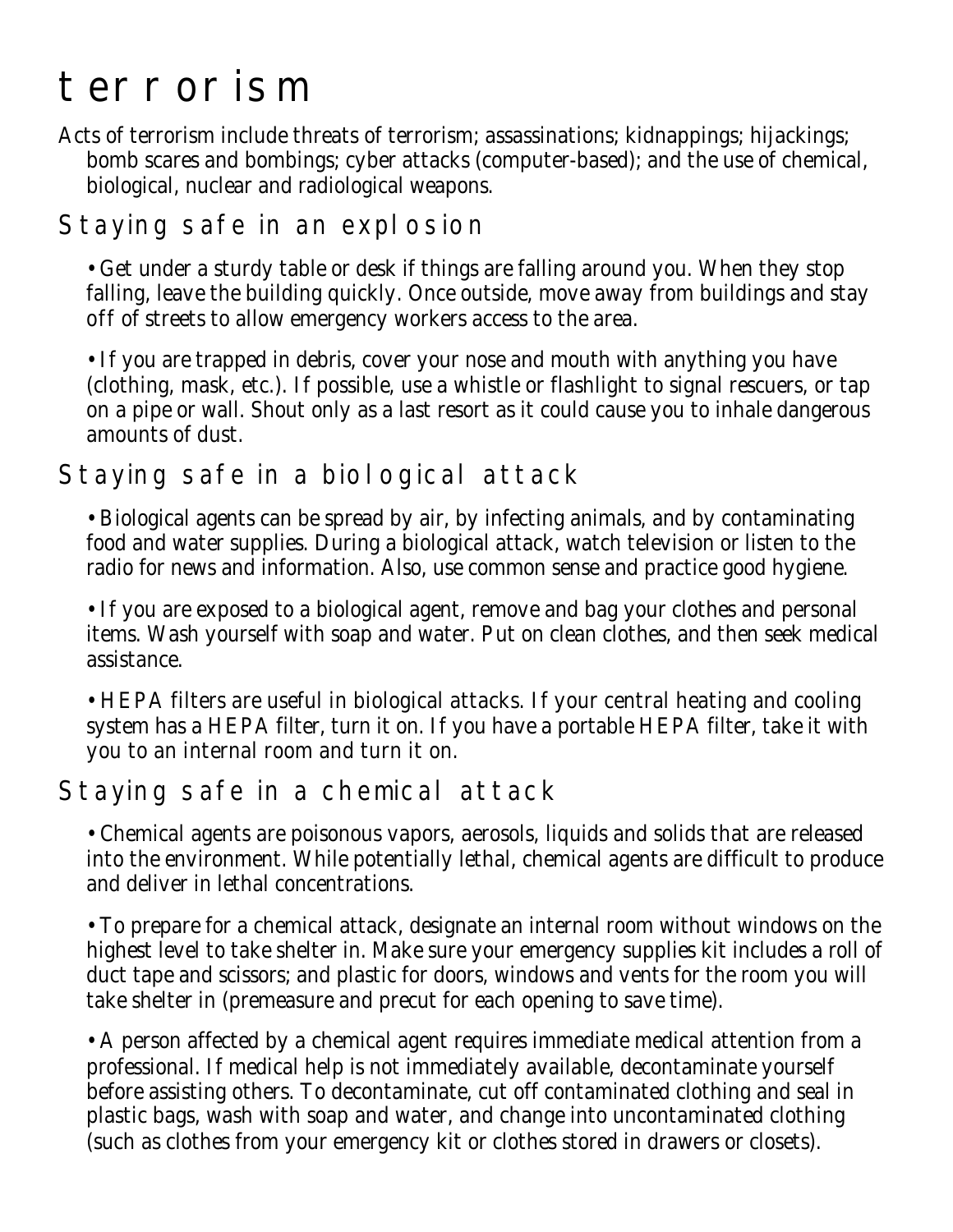## Pandemic influenza

An influenza (flu) pandemic is a worldwide outbreak of flu disease that occurs when a new type of influenza virus appears that people have not been exposed to before (or have not been exposed to in a long time). The pandemic virus can cause serious illness because people do not have immunity to the new virus. We cannot predict how severe the next pandemic will be or when it will occur, but being prepared may help lower the impact of an influenza pandemic on you and your family.

### Preparing for a pandemic

- A pandemic would touch every aspect of society, so every part of society must begin to prepare. You and your family should plan your response to the following situations:
- □ Stores may close or have limited supplies.Use the checklists at **www.pandemicflu.gov** to determine what items you should stockpile to help you manage without these services. Some medical supplies you should keep on hand include a thermometer, medicines for fever (such as acetaminophen or ibuprofen), anti-diarrheal medication, vitamins and fluids with electrolytes.
- $\Box$  Transportation services may be disrupted. Consider that the ability to travel, even by car if there are fuel shortages, may be limited.
- $\Box$  Widespread illness may result in the shutdown of ATMs and banks. Keep a small amount of cash or traveler's checks in small denominations in your emergency supplies kit for easy use.
- $\Box$  Being able to work may be difficult or impossible. Ask your employer how business will continue during a pandemic. Plan for possible loss of income if you are unable to work or the company you work for temporarily closes.



 $\Box$  Schools, from preschools to universities, may close to limit the spread of flu in the community. Plan for children staying home for extended periods of time. Have learning and recreational activities planned, such as reading, playing board games and coloring.

> $\Box$  Hospitals and doctors' offices are likely to be overwhelmed. Make sure you have necessary medical supplies for chronic conditions, including a continuous supply of prescription medications. If you receive ongoing medical care, talk to your doctor about plans to continue care during a pandemic.